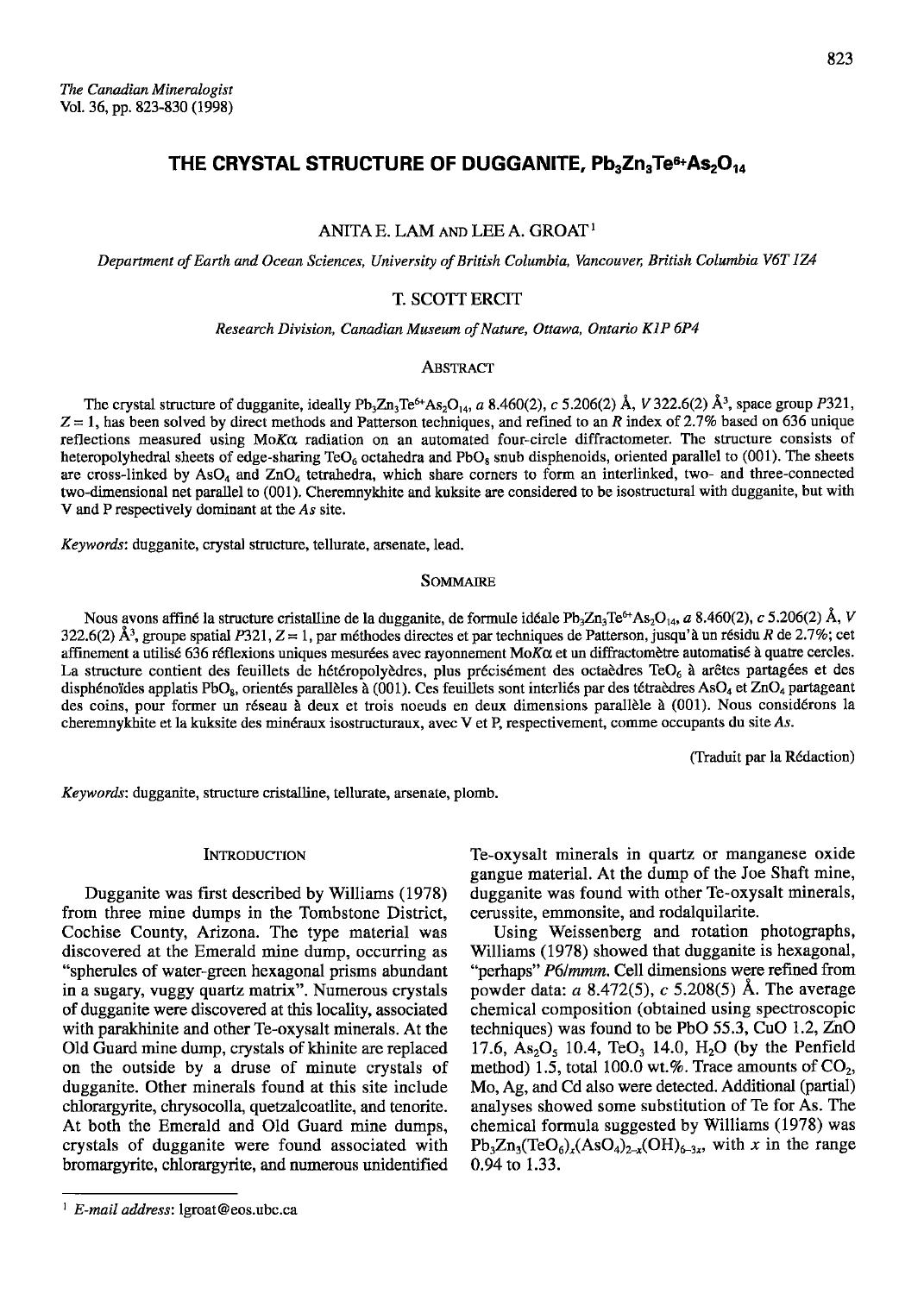A mineral resembling dugganite was also described by Kim et al. (1988) as a product of supergene oxidation in the Kuranakh deposit (central Aldan, Yakutia, Russia), where it is associated with calcite, cinnabar, gold, orpiment, altaite, clausthalite. gold, orpiment, altaite, clausthalite, descloizite, kuranakhite, naumannite, tiemannite, and yafsoanite. Single-crystal X-ray studies showed that the mineral is orthorhombic, with space group Cmmm,  $C222$ ,  $C2mm$ ,  $Cm2m$  or  $Cmm2$ . Cell dimensions were refined from powder data:  $a$  8.57(3),  $b$  14.84(5),  $c$  5.21(3) Å. The authors noted that X-ray data for "normal" dugganite can also be indexed on this cell. The average chemical composition (based on seven electron-microprobe analyses) was found to be (in wt.%) PbO 51.47, ZnO 18.82, SiO<sub>2</sub> 0.96, P<sub>2</sub>O<sub>5</sub> 0.70,  $V_2O_5$  3.61, As<sub>2</sub>O<sub>5</sub> 12.16, Sb<sub>2</sub>O<sub>5</sub> 0.07, TeO<sub>3</sub> 12.61, total 100.40. Note that this is *not* the average composition abstracted in Am. Mineral.  $(76, 1440, 1991)$ ; that one was based on results of earlier analyses obtained using different standards and a non-standard data-reduction routine. Recalculation on the basis of six Pb plus Zn atoms gave the formula  $Pb_3Zn_3Te(As, V, Si)_{2}(O, OH)_{14}$ . Other analogues of this mineral that contain  $V + Si$  >> As, or with significant substitution of P for As, were reported but not studied in detail by Kim et al. (1988).

Kim et al. (1990) described cheremnykhite and kuksite, two new minerals associated with dugganite in the Kuranakh deposit. The formulae, determined from results of electron-microprobe analyses, were  $Pb_3Zn_3TeO_6(VO_4)_2$  for cheremnykhite and  $Pb_3Zn_3TeO_6(PO_4)_2$ for kuksite. X-ray-diffraction studies showed that both minerals are orthorhombic (Cmmm, C222, C2mm,  $Cm2m$  or  $Cmm2$ ), with cell dimensions similar to those previously determined for dugganite from the same deposit (Kim et al. 1988). Their conclusion was that cheremnykhite, kuksite and dugganite are isostructural.

Dugganite has also been described from the Centennial Eureka mine dump in Juab Counry, Tintic district, Utah, where it occurs with other secondary Cu-,Te-oxysalt minerals (Marty et al. 1993).

The structure of dugganite was solved as part of a long-term project on the crystal chemistry of the Te-oxysalt minerals.

#### EXPERIMENTAL

Electron-microprobe analyses were obtained using aJEOL733 electron microprobe with Tracor Northern 5500 and 5600 automation. The wavelength-dispersion mode was used. The operating conditions were as follows: voltage 15 kV, beam current 20 nA, and beam diameter  $5 \mu m$ . Data for Si, P, Ca, As, and Te were collected for 25 s; data for all other elements were collected for 50 s. The following standards were used: almandine (Al $K\alpha$ ), zircon (Si $K\alpha$ ), Pb<sub>7</sub>Ti(PO<sub>4</sub>)<sub>6</sub> (P $K\alpha$ ), CaTa<sub>4</sub>O<sub>11</sub> (CaK $\alpha$ ), VP<sub>2</sub>O<sub>7</sub> (VK $\alpha$ ), cuprite (CuK $\alpha$ ), willemite (ZnK $\alpha$ ), mimetite (AsL $\alpha$ ), TeO<sub>2</sub> (TeL $\alpha$ ), and

crocoite (Pb $M\alpha$ ). Mg, Fe, Co, and Ni were sought, but not detected. Data were reduced using a PAP routine (program XMAQNT by C. Davidson, CSIRO). The analytical results are given in Table l, together with those of Williams (1978) and Kim et al. (1988).

TABLE 1. CHEMICAL COMPOSITION OF DUGGANITE

|                                               | Williams<br>(1978)* | Kim et al.<br>(1988)† | This study‡ |  |  |
|-----------------------------------------------|---------------------|-----------------------|-------------|--|--|
| wt.%<br>CaO                                   | negligible          |                       | 0.24        |  |  |
| PbO                                           | 55.3                | 51.47                 | 53.13       |  |  |
| CuO                                           | 1.2                 | 0.00                  | 1.06        |  |  |
| ZnO                                           | 17.6                | 18.82                 | 17.25       |  |  |
| Al <sub>2</sub> O <sub>3</sub>                |                     |                       | 0.07        |  |  |
| SiO <sub>2</sub>                              |                     | 0.96                  | 1.06        |  |  |
| $P_2O_5$                                      |                     | 0.70                  | 4.90        |  |  |
| V <sub>2</sub> O <sub>5</sub>                 |                     | 3.61                  | 0.03        |  |  |
| As <sub>2</sub> O <sub>5</sub>                | 10.4                | 12.16                 | 8.28        |  |  |
| $Sb_2O_5$                                     |                     | 0.07                  |             |  |  |
| TeO <sub>3</sub>                              | 14.0                | 12.61                 | 13.48       |  |  |
| H2O                                           | 1.5                 |                       |             |  |  |
| <b>TOTAL</b>                                  | 100.0               | 100,40                | 99.50       |  |  |
| $Ca2+$                                        | negligible          | -                     | 0.06        |  |  |
| $Pb^{2+}$                                     | 3.43                | 2.94                  | 3.04        |  |  |
| $Cu2+$                                        | 0.21                | 0.00                  | 0.17        |  |  |
| $Zn^{2+}$                                     | 3.00                | 2.95                  | 2.71        |  |  |
| $Al^{3+}$                                     |                     |                       | 0.02        |  |  |
| $Si^{4+}$                                     |                     | 0.20                  | 0.23        |  |  |
| $P^{5+}$                                      |                     | 0.13                  | 0.88        |  |  |
| $V^{5+}$                                      |                     | 0.51                  | 0.00        |  |  |
| As <sup>5+</sup>                              | 1.25                | 1.35                  | 0.92        |  |  |
| $\mathsf{S}\mathsf{b}^{\mathsf{5}\mathsf{+}}$ |                     | 0.01                  |             |  |  |
| Te <sup>6+</sup>                              | 1.11                | 0.92                  | 0.98        |  |  |
| H,                                            | 2.31                |                       |             |  |  |
| $O^{2}$                                       | 14.25               | 14.02                 | 13.90       |  |  |

Note: Oxides are in weight percent; analyses are normalized on nine cations per formula unit. \*Average of four AAS analyses for Pb, Cu, Zn, and three visible spectroscopy analyses for Te. As (two analyses) by UV spectroscopy. Trace Cd, Ag, Mo, CO<sub>2</sub>. Water by the Penfield method. tAverage of seven electron microprobe analyses. {Average of six electron microprobe analyses.

The crystal used in this study is from the 400-foot level of the Empire mine, near Tombstone, Arizona. It was examined with a petrographic microscope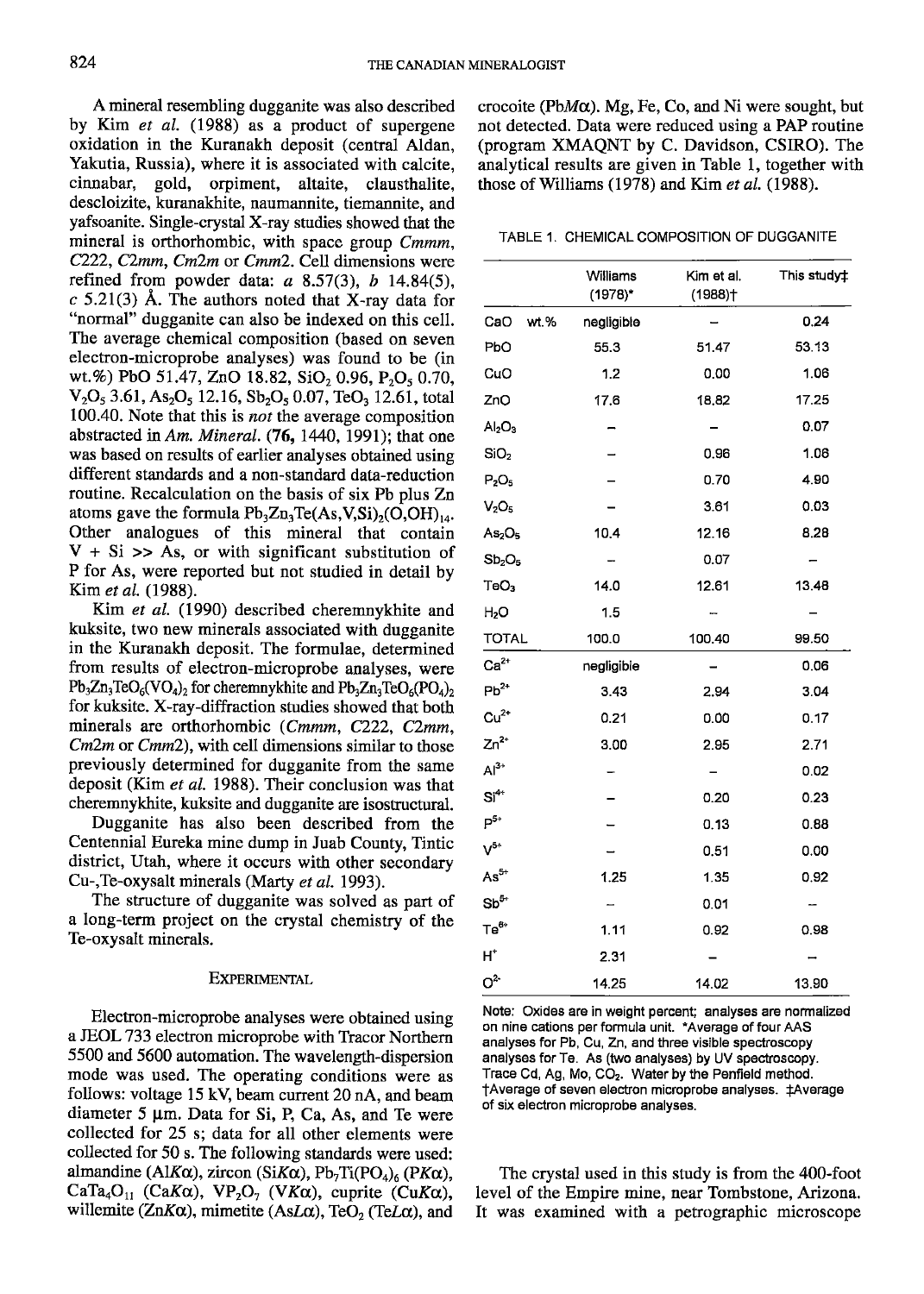TABLE 2. MISCELLANEOUS INFORMATION: DUGGANITE

| a (Å)                                                  | 8.460(2)                                                                                    | Rad/mono                   | MoKa/graphite |
|--------------------------------------------------------|---------------------------------------------------------------------------------------------|----------------------------|---------------|
| c                                                      | 5,206(2)                                                                                    | Total reflections          | 3746          |
| V(Å <sup>3</sup> )                                     | 322.6(2)                                                                                    | Unique reflections         | 638           |
| Space group                                            | P321                                                                                        | $R_{tot}$ (%)              | 9.8           |
| z                                                      | 1                                                                                           | $1 \geq 3\sigma \cdot (1)$ | 558           |
| Crystal size (mm)                                      | $0.1 \times 0.08 \times 0.05$                                                               | R(%)                       | 2.7           |
| μ (Mo <i>Kα</i> ; mm <sup>-1</sup> )                   | 49.89                                                                                       | wR(%)                      | 2.9           |
| $R = \sum_{n} \left[ F_n - F_n \right] / \sum_{n} F_n$ |                                                                                             |                            |               |
|                                                        | $wR = \left[\sum (w \cdot  F_o - F_o \right)^2 / \sum w \cdot F_o^2\right]^{0.8}$ , $w = 1$ |                            |               |
|                                                        |                                                                                             |                            |               |

for evidence of twinning; none was seen. The crystal was mounted on a Siemens P3 automated four-circle diffractometer equipped with a molybdenum-target X-ray tube (operating at 55 kV, 35 mA) and a precisely oriented graphite-crystal monochromator mounted with equatorial geometry. Fifty reflections in the range 7.83 to  $45.69^{\circ}$  20 were centered using an automated search routine, and the correct unit-cell was selected from an array of real-space vectors corresponding to potential unit-cell axes. Least-squares refinement of these reflections produced the cell dimensions given in

#### TABLE 3. ATOMIC PARAMETERS FOR DUGGANITE

| Site | x          | ν        | z         | $U_{11}$ | $U_{22}$ | $U_{33}$ | $U_{12}$ | $U_{13}$ | $U_{23}$  | $U_{eq}$ |
|------|------------|----------|-----------|----------|----------|----------|----------|----------|-----------|----------|
| Тө   | 0          | 0        | 0         | 305(6)   | 305(6)   | 158(7)   | 153(3)   | 0        | 0         | 256(5)   |
| As   | 1/3        | 2/3      | 0.5294(6) | 237(11)  | 237(11)  | 369(18)  | 119(5)   | ٥        | 0         | 281(9)   |
| Pb   | 0.59472(9) | ٥        | ٥         | 359(3)   | 380(4)   | 303(3)   | 190(2)   | 10(1)    | 20(3)     | 345(2)   |
| Zn   | 0.2466(2)  | 0        | 1/2       | 343(8)   | 286(9)   | 248(9)   | 143(5)   | $-7(4)$  | $-14(8)$  | 299(7)   |
| O(1) | 0.122(1)   | 0.212(1) | 0.217(2)  | 325(43)  | 363(48)  | 247(35)  | 109(38)  | 43(32)   | $-50(31)$ | 339(35)  |
| O(2) | 0.467(2)   | 0.200(2) | 0.339(2)  | 502(64)  | 671(77)  | 398(59)  | 48(62)   | 178(49)  | $-77(53)$ | 632(56)  |
| O(3) | 1/3        | 2/3      | 0.239(4)  | 407(59)  | 407(59)  | 668(123) | 203(30)  | 0        | ٥         | 494(57)  |

" $U_{\rm fl}$  and U values are listed  $\times$  10<sup>4</sup>

TABLE 4. SELECTED INTERATOMIC DISTANCES (Å) AND ANGLES (\*) FOR **DUGGANITE** 

| $Te-O(1)$            | $\times$ 6 | 1.925(8)   |          | O(1)b-Pb-O(1)i           |            | 65.9(3)                  |
|----------------------|------------|------------|----------|--------------------------|------------|--------------------------|
| <te-o></te-o>        |            | 1.925      |          | $O(1)b - Pb - O(2)b$     | $\times 2$ | 72.8(4)                  |
|                      |            |            |          | $O(1)b - Pb - O(2)$      | $\times 2$ | 133.0(4)                 |
| $As-O(2)a$           | $\times 3$ | 1.64(1)    |          | $O(1)b - Pb - O(2)i$     | $\times 2$ | 85.4(3)                  |
| $-O(3)$              |            | 1.51(2)    |          | $O(1)b - Pb - O(3)c$     | $\times 2$ | 78.2(2)                  |
| <as-o></as-o>        |            | 1.61       |          | $O(1)b-Pb-O(3)f$         | $\times 2$ | 132.5(2)                 |
|                      |            |            |          | $O(1)$ i-Ph- $O(2)$ j    | $\times 2$ | 113.4(3)                 |
| Pb-O(1)b             | $\times 2$ | 2.40(1)    |          | $O(2) - Pb - O(2) b$     | $\times 2$ | 53.5(5)                  |
| $-O(2)$              | ×2         | 3.00(1)    |          | $O(2) - Pb - O(2)$ j     |            | 100.0(5)                 |
| $-O(2)b$             | $\times 2$ | 2.70(1)    |          | $O(2) - Pb - O(3)c$      | $\times 2$ | 89.0(4)                  |
| $-O(3)c$             | $\times 2$ | 2.86(1)    |          | $O(2) - Pb - O(3) f$     | $\times 2$ | 70.0(4)                  |
| <pb-o></pb-o>        |            | 2.74       |          | $O(2)$ b-Pb- $O(3)c$     | $\times 2$ | 113.4(5)                 |
|                      |            |            |          | O(2)b-Pb-O(3)f           | $\times 2$ | 74.3(5)                  |
| Zn-O(1)d             | $\times 2$ | 1.91(1)    |          | <o-pb-o></o-pb-o>        |            | 91.5                     |
| $-O(2)$              | $\times 2$ | 1.97(1)    |          |                          |            |                          |
| $2n-O$               |            | 1.94       |          | $O(1)d - Zn - O(1)a$     |            | 129.8(4)                 |
|                      |            |            |          | $O(1)d - Zn - O(2)$      | $\times 2$ | 103.8(5)                 |
| $O(1) - Te - O(1)e$  |            | ×θ         | 89.2(3)  | $O(1)d - Zn - O(2)k$     | × 2        | 101.5(4)                 |
| $O(1)$ -Te- $O(1)$ f |            | $\times 3$ | 85.5(5)  | $O(2) - Zn - O(2)k$      |            | 117.8(8)                 |
| $O(1) - Te - O(1)q$  |            | ×3         | 96.8(5)  | <0-Zn-0>                 |            | 109.7                    |
| <o-te-o></o-te-o>    |            |            | 90.2     |                          |            |                          |
| $O(2)a - As - O(3)$  |            | $\times 3$ | 114.7(4) |                          |            |                          |
| $O(2)a - As - O(2)h$ |            | $\times 3$ | 103.8(5) |                          |            |                          |
| <o-as-o></o-as-o>    |            |            | 109.3    |                          |            |                          |
|                      |            |            |          | $\overline{\cdots}$<br>÷ |            | $\overline{\phantom{a}}$ |

Note:  $\kappa M$   $\to$  denotes the mean metal-ligand distance (A). Equivalent positions:<br>a = y, x, z - 1; b = y + 1, x - y, z; c = x, y - 1, z; d = x + y, x, z; e = y, x - y,<br>z; f = y, x, z; g = x, x + y, z; h = x - y, y + 1,

TABLE 5. BOND-VALENCE\* ARRANGEMENT IN DUGGANITE

|       | Те              | As <sup>t</sup>      | Pb                                              | Zn                                    | Total   |
|-------|-----------------|----------------------|-------------------------------------------------|---------------------------------------|---------|
| O(1)  | $0.98(2) * 6 +$ |                      | $0.46(1) \times 2 \downarrow$                   | $0.58(2) \times 2 \downarrow 2.02(3)$ |         |
| O(2)  |                 | $1.18(3) \times 3 +$ | $0.092(5) \times 2 \cdot 1 \cdot 1 \rightarrow$ | $0.48(3) \times 2 \downarrow 1.95(4)$ |         |
|       |                 |                      | $0.202(6) \times 2 \times 1 \rightarrow$        |                                       |         |
| O(3)  |                 | 1.67(9)              | $0.134(4) \times 2 \times 3 \rightarrow$        |                                       | 2.07(9) |
| Total | 5,88(5)         | 5.2(1)               | 1.78(2)                                         | 2.12(5)                               |         |

\*Calculated from the curves of Brese & O'Keeffe (1991). <sup>†</sup> Calculated assuming 54% As and 46% P.

Table 2, together with the orientation matrix relating the crystal axes to the diffractometer axes. Intensity data were collected in the  $\theta$ -2 $\theta$  scan mode, using 96 steps with a scan range from [2 $\theta$  (MoK $\alpha_1$ ) – 1.1]<sup>o</sup> to [ $2\theta$  (MoK $\alpha_2$ ) + 1.1]<sup>o</sup> and a variable scan-rate between  $0.5$  and  $29.3^{\circ}/\text{min}$  depending on the intensity of an initial one-second count at the center of the scan range. Backgrounds were measured for half the scan time at the beginning and end of each scan. The stability of the crystal alignment was monitored by collecting two standard reflections every 25 measurements. One sphere of reflections (3746 measurements, exclusive of standards) was collected from 3 to 60° 20. Eighteen of the reflections were rejected because of asymmetric backgrounds. Fourteen strong reflections uniformly distributed with regard to 20 were measured at  $5^{\circ}$ intervals of w (the azimuthal angle corresponding to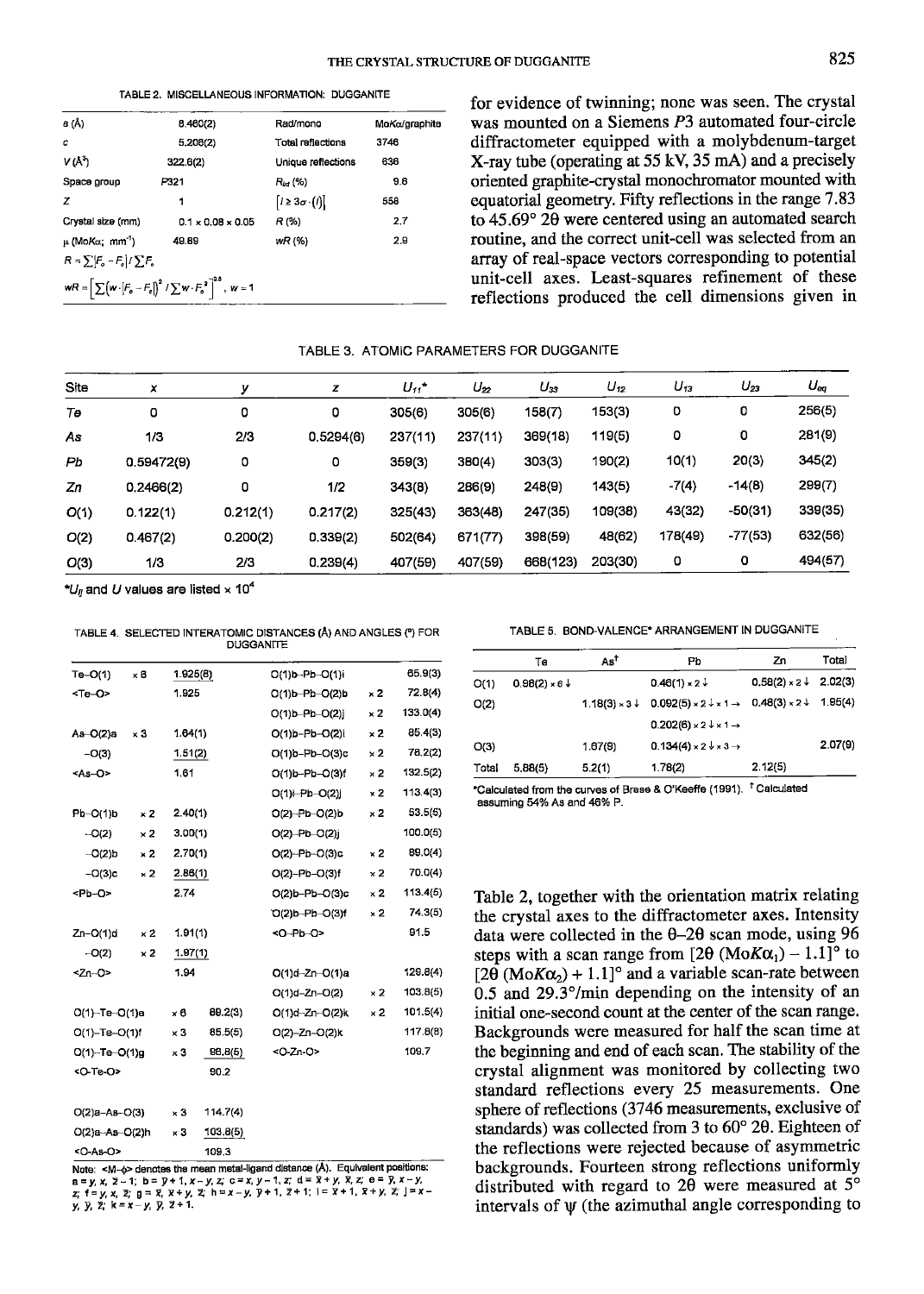rotation of the crystal about its diffraction vector) from 0 to 355 $^{\circ}$ , after the method of North *et al.* (1968). These data (994 measurements) were used to calculare an absorption correction. The merging  *index for the* y-scan data set decreased ftom8.5Vo before the absorption correction to 3.2% after the absorption correction. This correction was then applied to the entire data-ser; minimum and maximum transmissions were 0.030 and 0.068, respectively. The data were also corrected for Lorentz, polarization and background effecs, averaged and reduced to structure factors. Of the 636 unique reflection, 558 were classed as observed  $[I \geq 3\sigma(I)].$ 

## STRUCTURE SOLUTION AND REFINEMENT

The Siemens SHELXTL PC system of programs was used throughout this study. Scafiering curyes for neutral atoms together with anomalous dispersion coefficients were taken from Cromer & Mann (1968) and Cromer & Liberman (1970). Miscellaneous information concerning the collection and refinement of the data are given in Table 2.

The mean value of  $[E^2 - 1]$  was found to be 0.65, which implies a non-centrosymmetric space group. Both direct methods and Patterson techniques were used to solve the structure. The structure was refined in P321 to an R index of 4.7% for an isotropic displacement model. Conversion to anisotropic displacement factors for all of the atoms in the structure resulted in convergence at R and  $wR$  indices of 2.7 and 2.9%, respectively (3.9 and 10.4% for all 636 data). Addition of an isotropic extinction correction did not improve the results. Positional coordinates and anisotropic and equivalent isotropic displacement factors are given in Table 3. Interatomic distances and angles are given in Table 4, and, a bond-valence analysis in Table 5. Structure factors may be obtained from the Depository of Unpublished Data, CISTI, National Research Council, Ottawa, Ontario KIA 0S2.

# DESCRIPTION OF THE STRUCTURE

There are four distinct cation sites in the structure of dugganite. The atom at the Te site, at special position  $l_a$  (0,0,0), is coordinated by six O atoms forming a slightly distorted octahedron. The Te-O distances are 1.925 A, and the O-Te-O angles range from 85.5 to 96.8" (mean 90.2'). The Te-O distances are similar to those previously described for leisingite  $(1.922 \text{ Å})$ ; Margison et al. 1997), jensenite (1.936 Å; Grice et al. 1996), frankhawthorneite (1.939 A; Grice & Roberts 1995), parakhinite (1.92 Å; Burns et al. 1995), yafsoanite (1.929 A; Jarosch & Zemann 1989), and carlfriesite (1.933 Å; Effenberger et al. 1978). The bond-angle distortion parameter ( $\sigma^2$ ; Hawthorne *et al.* 1989) is 16.9. The variance in the octahedron angle is 18.45, the mean quadratic elongation of the octahedron (Robinson *et al.* 1971) is 1.0053, and the polyhedral



Ftc. 1. Coordination of the Pb atom in dugganite.

volume is 9.43  $\AA$ <sup>3</sup>. The electron-microprobe data, refined site-occupancy, and bond-valence analysis confirm that the site is completely occupied by  $Te^{6+}$ .

The atom at the As site, special position  $2d \frac{1}{3}$ ,  $\frac{2}{3}$ ,  $z$ ), is coordinated by four O atoms forming a distorted tetrahedron. The As–O distances are 1.64 Å  $(\times 3)$  and 1.51 Å (mean 1.61 Å), and the O-As-O angles are  $103.8^{\circ}$  and  $114.7^{\circ}$  (mean  $109.3^{\circ}$ ). The bond-length  $(\Delta;$  Hawthorne *et al.* 1989) and bond-angle distortion parameters are 0.0049 and 29.73, respectively. The variance in the tetrahedron angle is 35.93, the mean quadratic elongation of the tetrahedron is 1.0080, and the polyhedron volume is 2.11  $\AA^3$ . The average electron-microprobe-derived composition indicates that the As site is occupied by  $\text{As}^{5+}$  (45%),  $\text{P}^{5+}$  (43%),  $Si<sup>4+</sup> (11%)$  and  $Al<sup>3+</sup> (1%)$ . Refinement of the site occupancy for As and P shows  $54(2)\%$  As,  $46(2)\%$  P. The mean bond-valence (Brese  $& O$ 'Keeffe 1991) obtained using these proportions is 5.2 valence units  $(vu)$ . The bond valence obtained using proportions derived from the average electron-microprobe data is  $5.0 \nu u$ , and the values for the coordinating  $O(2)$  and  $O(3)$  atoms are 1.91 and 2.02 *vu*, respectively.

The atom at the Pb site, at special position  $3e(x,0,0)$ is coordinated by eight O atoms, forming a distorted snub disphenoid (Johnson 1965) (Fig. 1). The Pb-O distances range from 2.40 to 3.00 Å (mean 2.74 Å), and the O-Pb-O angles vary from  $65.9^{\circ}$  to  $133.0^{\circ}$  (mean 91.5°). The polyhedral volume is 34.40  $\AA$ <sup>3</sup>. The Pb site is almost completely occupied by  $Pb^{2+}$ , although the electron-microprobe results suggest a small amount of substitution (2%) by Ca<sup>2+</sup>. Pb<sup>2+</sup> is commonly lone-pair stereoactive, which typically results in a very asymmetrical (one-sided) coordination, with the lone pair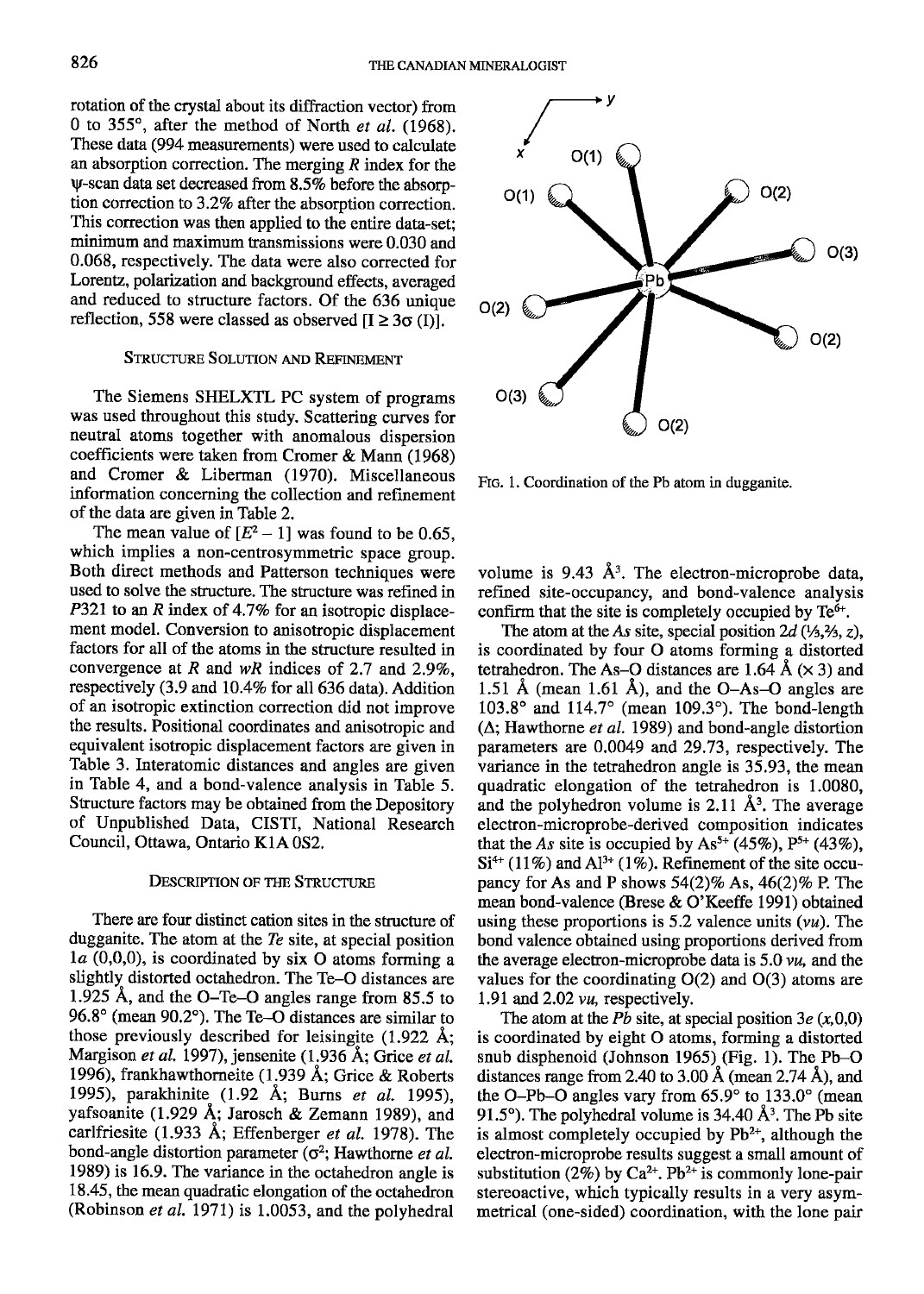

Frc. 2a. The heteropolyhedral sheet in the dugganite structure, projected onto (001). The TeO<sub>6</sub> octahedra are indicated by a regular dot pattern, and the PbO<sub>s</sub> polyhedra, by a random dot pattern. Polyhedron "a" is in the same orientation as in Figure 1.

of electrons positioned on the opposite side of the atom to the coordinating anions. However, the coordination of  $Pb^{2+}$  in dugganite is relatively symmetrical, and difference-Fourier maps show no evidence of a lone pair of electrons.

The atom at the Zn site, special position  $3f(x,0,\n%$ , is coordinated by four O atoms forming a distorted tetrahedron. The  $Zn-O$  distances range from 1.91 to 1.97 Å (mean 1.94 Å); these are similar to the  $^{[4]}Zn-O$ length (1.97 A) calculated using ionic radii from Shannon (1976). The O-Zn-O angles range from  $101.5$ to 129.8° (mean 109.7°). There are two additional  $O(1)$  atoms at distances of 2.90 Å; it is unlikely that they form bonds with the atom at the  $Z_n$  position. The bond-length and bond-angle distortion parameters are 0.00096 and 112.38, respectively. The tetrahedron angle variance is 135.30, the mean quadratic elongation of the tetrahedron is 1.0363, and the polyhedral volume is 3.55  $\AA$ <sup>3</sup>. The Zn site is almost completely occupied by  $Zn^{2+}$ . The average electron-microprobe results suggest a minor amount (6%) of substitution by  $Cu^{2+}$ , although  $Cu<sup>2+</sup>$  does not commonly occur in tetrahedral coordination (Eby & Hawthorne 1993).

The TeO<sub>6</sub> octahedra and PbO<sub>8</sub> polyhedra share edges to form a sheet of heteropolyhedra parallel to (001) (Fig. 2a). Each  $TeO<sub>6</sub>$  octahedron shares three edges, each with a different  $PbO_8$  polyhedron; the length of the shared edges is 2.61 A. As expected, this is shorter than the unshared edges of the octahedron  $(2.70 \text{ Å} \times 6 \text{ and } 2.88 \text{ Å} \times 3)$ . Each PbO<sub>s</sub> polyhedron shares one edge with a  $TeO<sub>6</sub>$  octahedron, one edge with an  $AsO<sub>4</sub>$  tetrahedron (length 2.58 Å), and four edges with four other  $PbO_8$  polyhedra. The length of the latter edges is 3.36 A, which is shorter than the mean  $(3.87 \text{ Å})$  of the 12 unshared edges  $(3.04, 3.34, 3.47, ...)$ 4.10, 4.59, and 4.65 Å, all  $\times$  2).

The  $AsO<sub>4</sub>$  and  $ZnO<sub>4</sub>$  tetrahedra share corners to form an interlinked, two- and three-connected twodimensional ner parallel to (001) (Fig. 2b). The two  $AsO<sub>4</sub>$  tetrahedra in each unit cell point in opposite directions, with apical  $O(3)$  atoms oriented  $\pm z$ . The three basal  $O(2)$  atoms are shared with different  $ZnO<sub>4</sub>$ tetrahedra. Each  $ZnO_4$  tetrahedron shares two corners with  $AsO<sub>4</sub>$  tetrahedra. The rather complex Schläfli symbol (O'Keeffe & Hyde 1980) for the resulting net is  $(12^2.12^3)_6$ . It is interesting to note that if the TeO<sub>6</sub> octahedra are considered as part of the net, the resultant Schläfli symbol is the much more conventional  $6<sup>3</sup>$ .

The sheets of heteropolyhedra are linked by  $AsO<sub>4</sub>$ and  $ZnO<sub>4</sub>$  tetrahedra (Fig. 3). Each As $O<sub>4</sub>$  tetrahedron shares an apical  $O(3)$  atom with three PbO<sub>8</sub> polyhedra,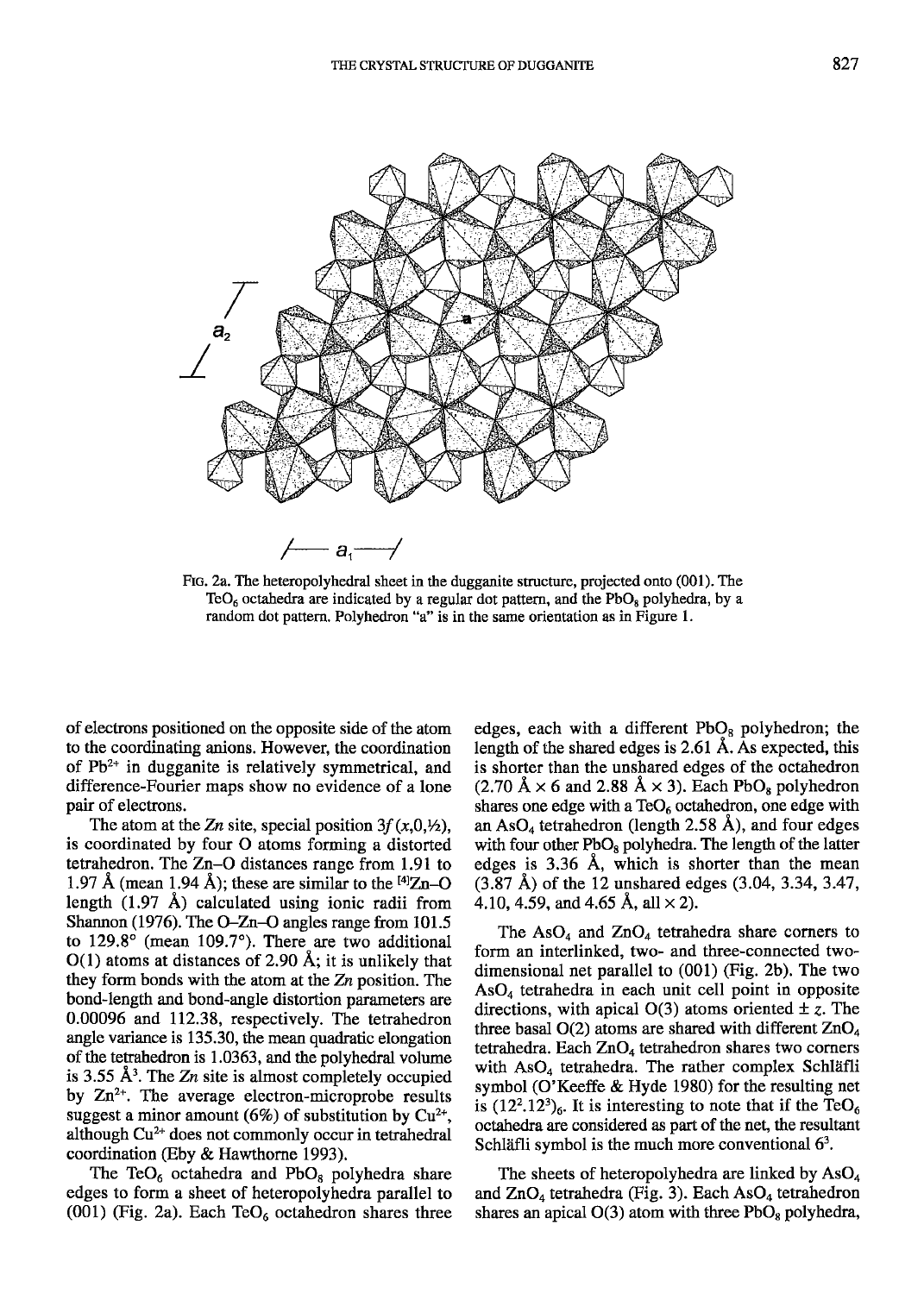

FIG. 2b. The layer of tetrahedra in the dugganite structure, projected onto (001). The AsO<sub>4</sub> tetrahedra are shaded with crosses, and the  $ZnO<sub>4</sub>$  tetrahedra are ruled.



FIG. 3. The dugganite structure projected onto (100). The shading is the same as in Figure 2 (with Pb atoms as spheres).

and three basal As-O(2) edges  $(2.58 \text{ Å})$  with three  $PbO_8$  polyhedra in a different sheet. The As $O_4$  and Te $O_6$ polyhedra have no anions in common and thus are not directly joined. Each ZnO<sub>4</sub> tetrahedron shares two corners with two TeO $_6$  octahedra in different sheets, and four corners with six different  $PbO_8$  polyhedra. The sheets of heteropolyhedra and layers of tetrahedra alternate along  $c$  to form the three-dimensional structure.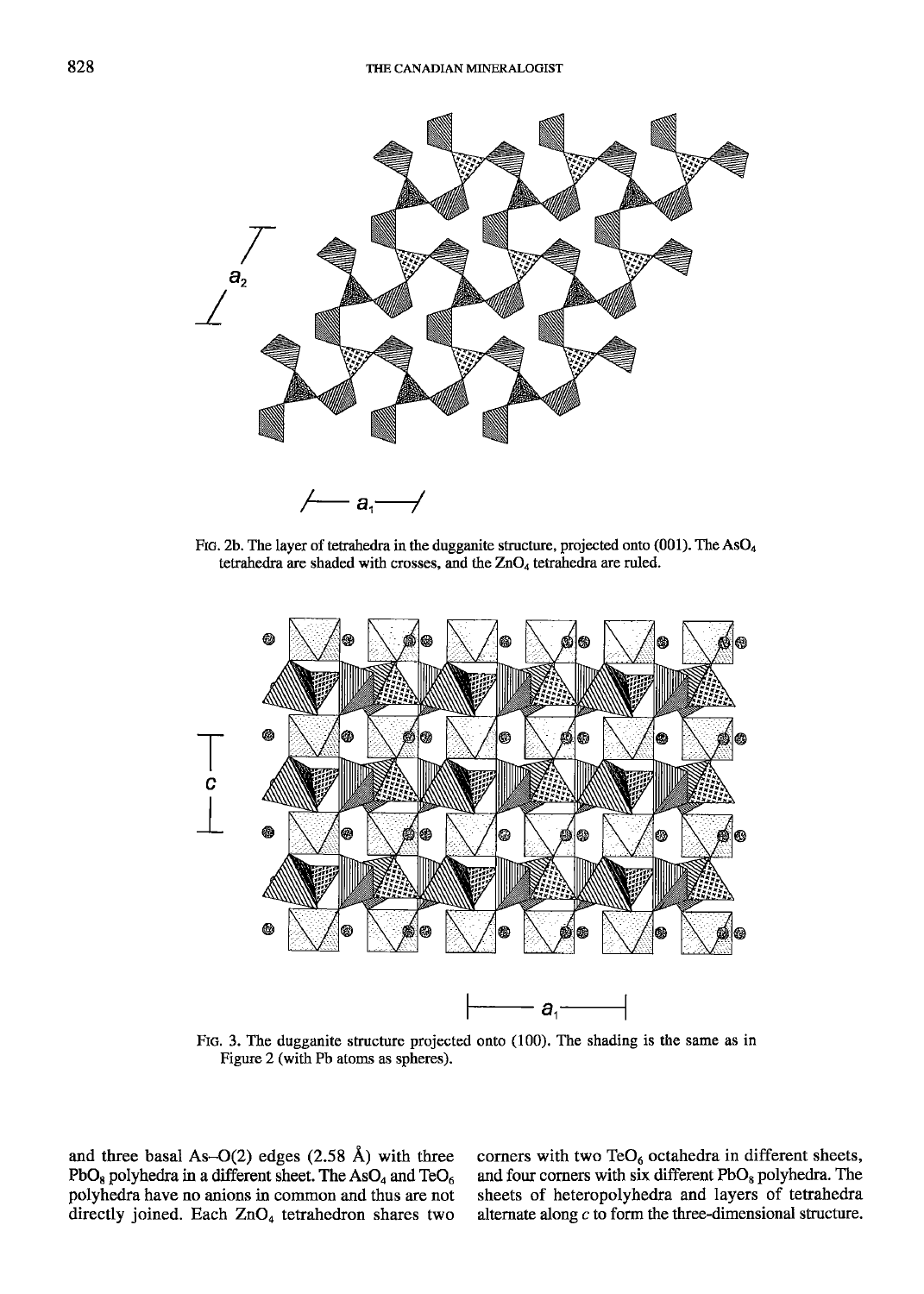# **DISCUSSION**

The ideal formula of dugganite is  $Pb_3Zn_3TeAs_2O_{14}$ . The electron microprobe and bond-valence analyses imply that there is little to no  $OH$  or  $H<sub>2</sub>O$  in the structure. The empirical formula, based on the average results of the electron-microprobe analyses, and calculated on the basis of nine cations per formula unit, is  $(Pb_{3,04}Ca_{0.06})_{\Sigma 3.10}(Zn_{2.71}Cu_{0.17})_{\Sigma 2.88}Te_{0.98}(As_{0.92}P_{0.88}Si_{0.23})$  $\text{Al}_{0.02}$ )<sub>22.05</sub>O<sub>13.90</sub>. This is similar to the formula based on the structure analysis, which is  $Pb_3Zn_3Te(As_{1.08})$  $P_{0.92}$ <sub>2.00</sub> $O_{14}$ . The empirical formulae calculated from the analyses in Williams  $(1978)$  and Kim *et al.*  $(1988)$ (on the basis of nine cations per formula unit) are  $Pb_{3,44}(Zn_{3,00}Cu_{0,21})_{\Sigma3,21}Te_{1,11}As_{1,25}O_{11,94}OH_{2,31}$  and  $Pb_{2.94}Zn_{2.95}Te_{0.92}(As_{1.35}V_{0.51}Si_{0.20}P_{0.13}Sb_{0.01})_{\Sigma2.20}O_{14.02},$ respectively. Note that in each study, As is the dominant cation in the As position. As noted above, minerals with V (cheremnykhite) and P (kuksite) dominant at the As site have been described by Kim et al. (1990), and are presumed to be isostructural with dugganite.

Kim et al. (1988, 1990) chose an orthorhombic unitcell  $(a \sim 8.6, b \sim 14.8, c \sim 5.2$  Å) for all three minerals, and suggested Cmmm, C222, C2mm, Cm2m or Cmm2 as possible space-groups. The orthorhombic cell can be derived from a hexagonal unit-cell by using the formula  $b_{\text{orth}} \approx 2a_{\text{hex}}$  cos30°. However, it would only be necessary to use this cell if there were ordering, e.g., of As between pseudo-equivalent As positions, and there is no evidence for this. In addition, the space groups proposed by Kim et al. (1988, 1990) are neither subgroups or supergroups of  $P321$ . Without studying the samples described by Kim et al. (1988, 1990), we suggest that dugganite, cheremnykhite and kuksite are isostructural, and crystallize in the hexagonal system with space group P321.

#### ACKNOWLEDGEMENTS

The authors thank William Pinch for providing the beautiful samples of dugganite. We also thank Mati Raudsepp for the initial electron-microprobe analyses, and Maya Kopylova for translations of the Russian references. Special thanks go to Joel Grice for his help with this and other studies. The manuscript was improved by comments from two anonymous reviewers. Financial support was provided by the Natural Sciences and Engineering Research Council of Canada in the form of a Research Grant to LAG, and through equipment grants from the B.C. Science and Technology Development Fund and the University of British Columbia.

#### **REFERENCES**

BRESE, N.E. & O'KEEFFE, M. (1991): Bond-valence parameters for solids. Acta Crystallogr. B47, 192-197.

- BURNS, P.C., COOPER, M.A. & HAWTHORNE, F.C. (1995): Parakhinite,  $Cu^{2+}{}_{3}PbTe^{6+}O_6(OH)_{2}$ : crystal structure and revision of chemical formula. Can. Mineral, 33,3340.
- CROMER, D.T. & LIBERMAN, D. (1970): Relativistic calculation of anomalous scattering factors for X rays. J. Chem. Phys. 53, 1891-1898.
- & MANN, J.B. (1968): X-ray scattering factors computed from numerical Hartree-Fock wave functions. Acta Crystallogr. A24, 321-324.
- EBY, R.K. & HAWTHORNE, F.C. (1993): Structural relations in copper oxysalt minerals. I. Structural hierarchy. Acta Crystallogr. B49, 28-56.
- EFFENBERGER, H., ZEMANN, J. & MAYER, H. (1978): Carlfriesite: crystal structure, revision of chemical formula, and synthesis. Am. Mineral. 63, 847 -852.
- GRICE, J.D., GROAT, L.A. & ROBERTS, A.C. (1996): Jensenite, a cupric tellurate framework structure with two coordinations of copper. Can. Mineral.34, 55-59.
- & RoBERrs, A.C. (1995): Frankhawthorneite, a unique HCP framework structure of a cupric tellurate. Can. Mineral. 33, 649-653.
- HAWTHORNE, F.C., GROAT, L.A. & EBY, R.K. (1989): Antlerite,  $Cu<sub>3</sub>SO<sub>4</sub>(OH)<sub>4</sub>$ , a heteropolyhedral wallpaper structure. Can. Mineral 27, 205-209.
- JAROSCH, D. & ZEMANN, J. (1989): Yafsoanite: a garnet type  $calcium - tellurium (VI) - zinc oxide. *Mineral. Petrol.* 40,$ 111-116.
- JoHNsoN, N.W. (1965): Convex polyhedra with regular faces. Can. J. Math. 18, 169-200.
- KIM, A.A., ZAYAKINA, N.V., LAVRENT'EV, YU.G. & MAKHOTKO, V.F. (1988): Vanadian silician variety of dugganite  $-$  the first find in the USSR. Mineral. Zh. 6, 85-89 (in Russ.).
- & Marulorro, V.F. (1990): Kuksite  $Pb_3Zn_3TeO_6(PO_4)_2$  and cheremnykhite  $Pb_3Zn_3TeO_6(VO_4)_2$ - new tellurates from the Kuranakh gold deposit (central Aldan, southern Yakutia). Zap. Vses. Mineral. Obshchest. 119, 50-57 (in Russ.).
- MARGISON, S.M., GRICE, J.D. & GROAT, L.A. (1997): The crystal structure of leisingite,  $(Cu^{2+}Mg,Zn)_{2}(Mg,Fe)$ Te<sup>6+</sup>O<sub>6</sub> $\cdot$ 6H<sub>2</sub>O. Can. Mineral. 35, 759-763.
- MARTY, J., JENSEN, M.C. & ROBERTS, A.C. (1993): Minerals of the Centennial Eureka mine, Tintic District, Eureka, Utah. Rocks & Minerals 68, 406-416.
- NORTH, A.C.T., PHILLIPS, D.C. & MATHEWS, F.S. (1968): A semi-empirical method of absorption correction. Acta Crystallogr. A24, 351-359.
- O'KEEFFE, M.O. & HYDE, B.G. (1980): Plane nets in crystal chemistry. Phil. Trans. R. Soc. London 295A, 553-618.